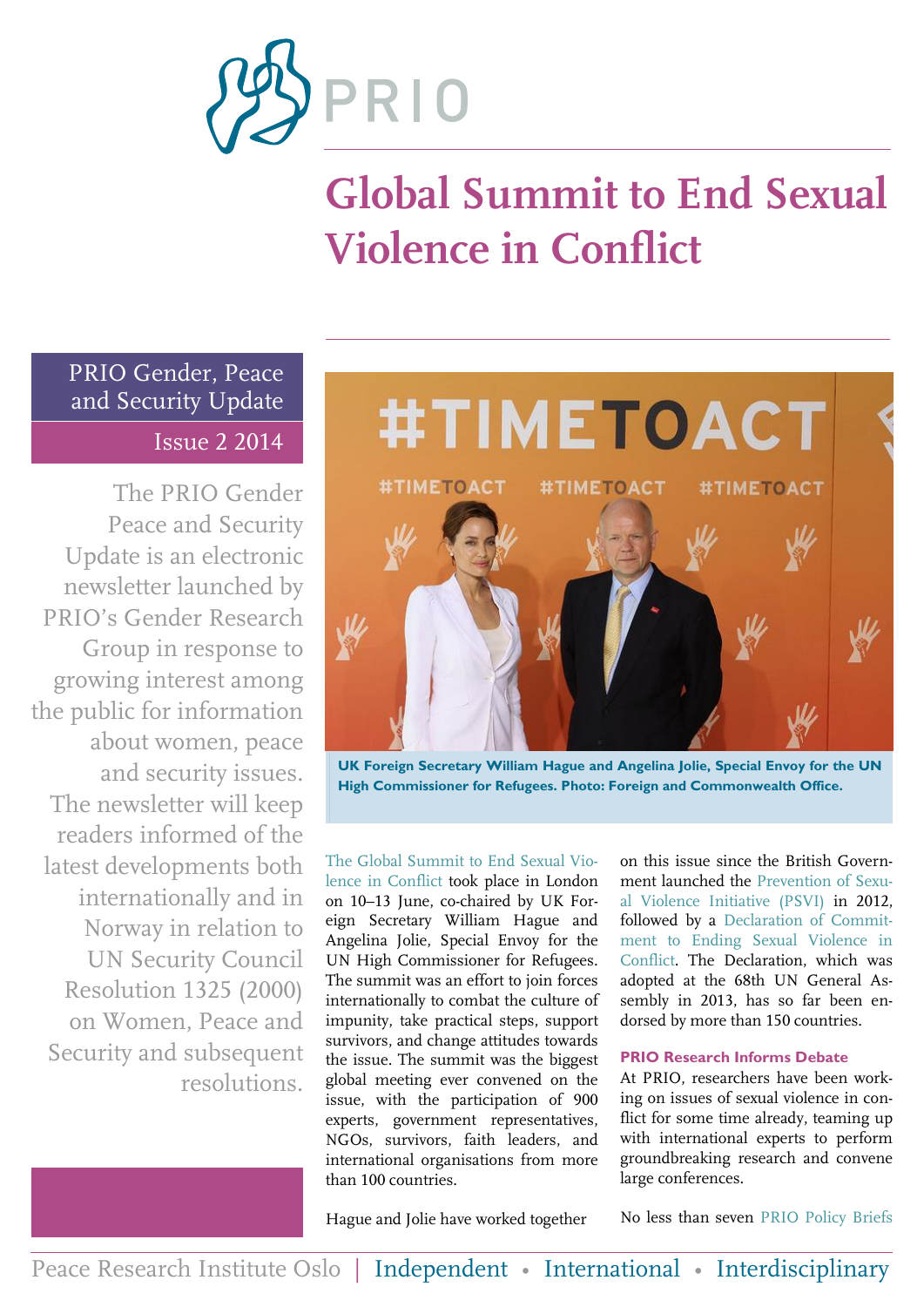have been published on the issue since 2010. [The Sexual Violence in Armed](http://www.prio.org/Projects/Project/?x=932)  [Conflict \(SVAC\) project,](http://www.prio.org/Projects/Project/?x=932) funded by the Research Council of Norway and led by Ragnhild Nordås at PRIO, has recently released a dataset which tracks reports of seven forms of sexual violence.

Inger Skjelsbæk, author of the monograph *The Political Psychology of War Rape: Studies from Bosnia and Herzegovina* is an international expert on war rape who has recently included [the](http://file.prio.no/publication_files/prio/Skjelsbaek-Preventing-Perpetrators-PRIO-Policy-Brief-03-2013.pdf)  [study of perpetrators](http://file.prio.no/publication_files/prio/Skjelsbaek-Preventing-Perpetrators-PRIO-Policy-Brief-03-2013.pdf) in her work.

Skjelsbæk was also part of the steering committee when The United States Institute of Peace (USIP), the Human Rights Center at the University of California, Berkeley, the Peace Research Institute Oslo (PRIO), and Stockholm International Peace Research Institute North America (SIPRI North America) organized The Missing Peace Symposium in Washington, DC, in February 2013. The symposium convened a group of expert scholars, policymakers, practitioners, and military and civil society actors to examine the issue of sexual violence in conflict and postconflict settings, identify gaps in knowledge and reporting, and explore how to increase the effectiveness of current responses to such violence. A Young Scholars Network was also established at the symposium, and in May 2013 these up-and-coming researchers in the field met anew in Washington to formulate an [open letter](http://www.usip.org/sites/default/files/files/UK-ESVC-Letter-20140609.pdf) to William Hague and Angelina Jolie based on research and policy challenges identified in their research.

In conjunction with the London summit, PRIO researchers have worked to inform debate on the issue in several ways:

 PRIO Senior Researcher Ragnhild Nordås, together with Dara Kay Cohen (Harvard Kennedy School) and Elisabeth Wood (Yale University) published a post in the Washington Post's Monkey Cage blog titled [Four things everyone should](http://www.washingtonpost.com/blogs/monkey-cage/wp/2014/06/09/four-things-everyone-should-know-about-wartime-sexual-violence/) 

[know about wartime sexual vio](http://www.washingtonpost.com/blogs/monkey-cage/wp/2014/06/09/four-things-everyone-should-know-about-wartime-sexual-violence/)[lence](http://www.washingtonpost.com/blogs/monkey-cage/wp/2014/06/09/four-things-everyone-should-know-about-wartime-sexual-violence/) (9 June)

- PRIO Senior Researcher and Deputy Director Inger Skjelsbæk published an [op-ed on NRK Ytring](http://www.nrk.no/ytring/mobilisering-mot-voldtekt-i-krig-1.11769738) about ending rape in war on (11 June, [English version](http://blogs.prio.org/2014/06/the-british-are-impatient-to-end-sexual-violence-in-conflict/) also available).
- PRIO Researcher Torunn L. Tryggestad participated in a panel debate at the Oslo stage of the Global Summit to End Sexual Violence in Conflict, hosted by the British Embassy in Oslo and the Norwegian Ministry of Foreign Affairs (11 June).
- PRIO Researchers have provided research based input to Norwegian Foreign Minister Børge Brende and his staff prior to the summit.
- Supporting and nurturing a network of young scholars working on sexual violence in conflict since February 2013, including the formulation of an [open letter](http://www.usip.org/sites/default/files/files/UK-ESVC-Letter-20140609.pdf) addressed to William Hague and Angelina Jolie.



**UK Ambassador Jane Owen and Foreign Minister Børge Brende. Photo: British Embassy Oslo.**

### **Event in Oslo**

During the course of the Global Summit taking place in London, local events were organized around the world as part of the summit. PRIO Researcher Torunn L. Tryggestad participated in a panel debate in Oslo on 11 June, hosted by the British Embassy in Oslo and the Norwegian Ministry of Foreign Affairs.

Opening remarks were made by the British Ambassador to Norway, Jane Owen, and the Norwegian Foreign Minister Børge Brende. Apart from Tryggestad, panellists included Bente Angell-Hansen (Secretary General, Norwegian Ministry of Foreign Affairs), Vibeke Risa (Head of Thematic Unit, Field Operations Department, Norwegian Refugee Council), Gro Lindstad (Director, FOKUS – Forum for Women and Development), and Anthony Smith (Director International Relations, UK Department for International Development).

### **Criticism: not taking the research into account?**

In a recent [blog post,](http://www.womenundersiegeproject.org/blog/entry/ignoring-the-evidence-at-the-global-summit-to-end-sexual-violence-in-confli#.U6B-Gp19PqY.facebook) Amelia Hoover Green, Assistant Professor at Drexel University, argues that the summit systematically failed to take current research findings into account.

Hoover Green was one of the few researchers invited to the event in London this June. She argues that the summit consistently refused to take into account the complexity of the issue of sexual violence in conflict. Instead, a view that all sexual violence during conflict is used as a "weapon of war" in service of a strategic goal was the guiding sentiment. This, she argues based on her own and her colleagues' research findings, is a huge simplification and factual mistake. In her blog entry, Hoover Green highlights that these research findings suggest policy solutions radically different from those discussed at the summit. She specifically highlights the internal institutions and practices of military groups as targets for prevention policies, rather than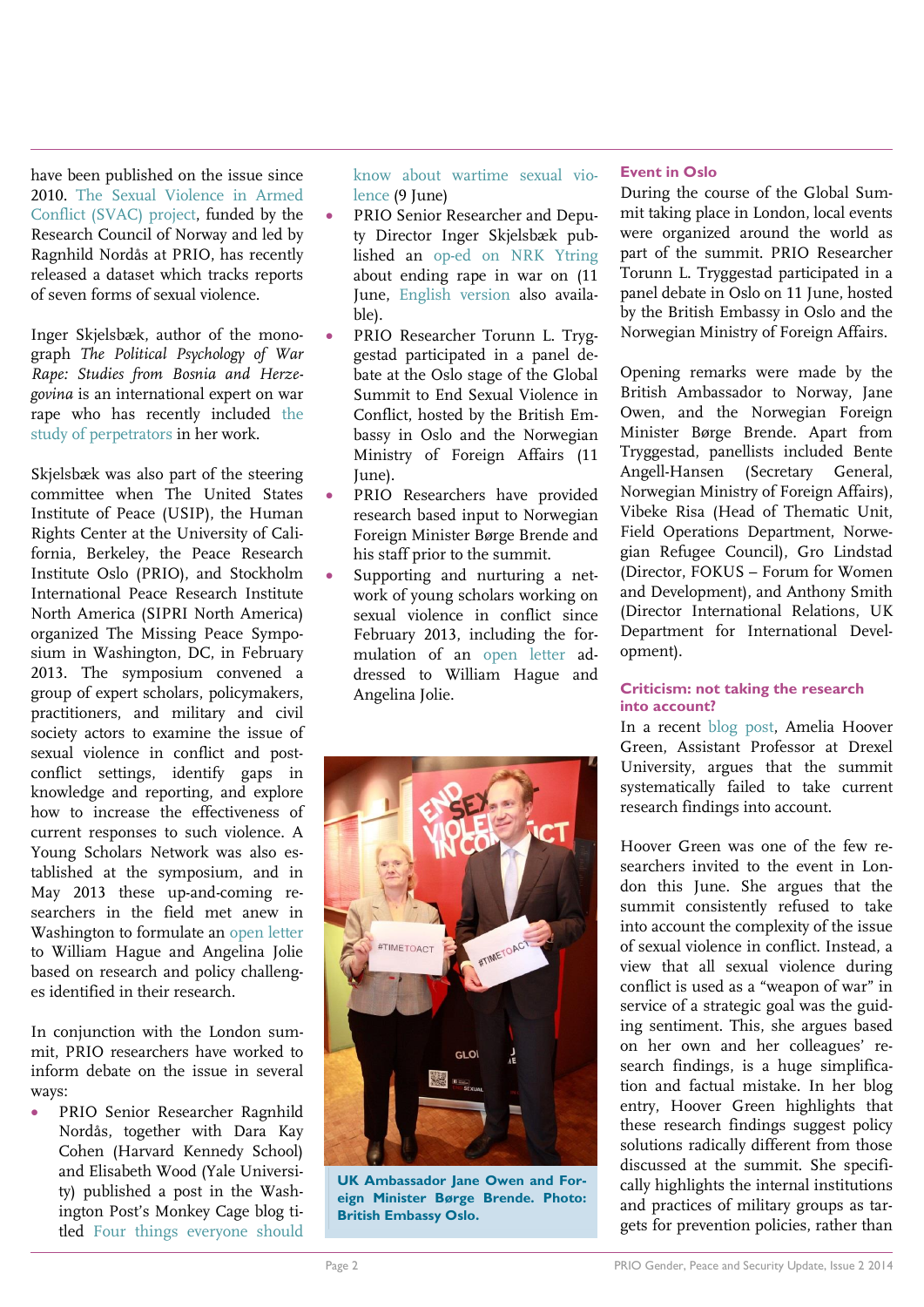solely focusing on the punishment of perpetrators.

The summit was also criticized for [lacking inclusion of and interaction](http://www.womenundersiegeproject.org/blog/entry/uk-summit-on-sexualized-violence-a-time-warp-in-the-wrong-direction)  [with civil society](http://www.womenundersiegeproject.org/blog/entry/uk-summit-on-sexualized-violence-a-time-warp-in-the-wrong-direction) in the discussions, and for the fact that [countries with bad](http://www.opendemocracy.net/5050/sanam-naraghi-anderlini/hopes-and-fears-summit-to-end-sexual-violence-in-conflict)  [track records](http://www.opendemocracy.net/5050/sanam-naraghi-anderlini/hopes-and-fears-summit-to-end-sexual-violence-in-conflict) in addressing violence against women have been praised for their participation, putting the credibility of the campaign at risk.

### **Further reading:**

- [Four things everyone should know](http://www.washingtonpost.com/blogs/monkey-cage/wp/2014/06/09/four-things-everyone-should-know-about-wartime-sexual-violence/)  [about wartime sexual violence](http://www.washingtonpost.com/blogs/monkey-cage/wp/2014/06/09/four-things-everyone-should-know-about-wartime-sexual-violence/)
- [The British are Impatient to End](http://blogs.prio.org/2014/06/the-british-are-impatient-to-end-sexual-violence-in-conflict/)  [Sexual Violence in Conflict](http://blogs.prio.org/2014/06/the-british-are-impatient-to-end-sexual-violence-in-conflict/)
- [Ignoring the evidence at the End](http://www.womenundersiegeproject.org/blog/entry/ignoring-the-evidence-at-the-global-summit-to-end-sexual-violence-in-confli#.U6B-Gp19PqY.facebook)  [Sexual Violence in Conflict summit](http://www.womenundersiegeproject.org/blog/entry/ignoring-the-evidence-at-the-global-summit-to-end-sexual-violence-in-confli#.U6B-Gp19PqY.facebook)
- [Hopes and fears: Summit to End](http://www.opendemocracy.net/5050/sanam-naraghi-anderlini/hopes-and-fears-summit-to-end-sexual-violence-in-conflict)  [Sexual Violence in Conflict](http://www.opendemocracy.net/5050/sanam-naraghi-anderlini/hopes-and-fears-summit-to-end-sexual-violence-in-conflict)
- [Special Report on Wartime Sexual](http://www.usip.org/sites/default/files/resources/SR323.pdf)  [Violence](http://www.usip.org/sites/default/files/resources/SR323.pdf)
- [UK summit on sexualized violence:](http://www.womenundersiegeproject.org/blog/entry/uk-summit-on-sexualized-violence-a-time-warp-in-the-wrong-direction)  ['A time warp in the wrong dire](http://www.womenundersiegeproject.org/blog/entry/uk-summit-on-sexualized-violence-a-time-warp-in-the-wrong-direction)c[tion'](http://www.womenundersiegeproject.org/blog/entry/uk-summit-on-sexualized-violence-a-time-warp-in-the-wrong-direction)
- [The Sexual Violence in Armed](http://www.sexualviolencedata.org/)  [Conflict Dataset](http://www.sexualviolencedata.org/)
- [Sexual violence in armed conflict:](http://jpr.sagepub.com/content/51/3/418.abstract)  [Introducing the SVAC dataset,](http://jpr.sagepub.com/content/51/3/418.abstract)  [1989](http://jpr.sagepub.com/content/51/3/418.abstract)–2009

## Norway develops new 1325 strategy

**The Norwegian government** has recently initiated the process of developing a new strategy for the implementation of UNSC Resolution 1325 on Women, Peace and Security, taking up the baton from the previous government's [plan](http://www.regjeringen.no/upload/UD/Vedlegg/FN/Kvinner_likestilling/sr1325_strategic_planE880E_web.pdf)  [for 2011](http://www.regjeringen.no/upload/UD/Vedlegg/FN/Kvinner_likestilling/sr1325_strategic_planE880E_web.pdf)–2013. Many civil society actors in Norway have been awaiting news on how the new government will proceed with its implementation of the Women, Peace and Security agenda.

**The Norwegian Ministry of Foreign Affairs (MFA)** is coordinating the work on the new strategy. On 2 June the MFA invited interested civil society organizations and representatives from research institutions to an open meeting with Foreign Minister Børge Brende. The minister outlined how the work on the strategy will proceed, and the five pillars around which it will be formed:

- 1. Peace mediation/peace processes
- 2. International operations
- 3. Peacebuilding
- 4. Humanitarian assistance
- 5. Sexual violence in conflict

**Brende emphasised** that the government would like to develop a strategy that maintains the normative work at the policy level, while at the same time strengthening efforts at implementation on the ground and in specific countries. The current government wants to pay particular attention to how to improve the integration of women and women's concerns in peace efforts and conflict management initiatives in both local and regional conflicts. Civil society representatives and researchers were invited to this meeting for an open dialogue and to contribute comments and inputs to the strategy process.

### **New MFA coordinator on 1325**

Bjørg Skotnes has been appointed the new coordinator for Women, Peace and Security in the Norwegian MFA, succeeding Mariann Murvoll. Skotnes has a background from the Norwegian Agency for Development Cooperation (Norad). High on her current agenda is the coordination of the work on the above-mentioned 1325 strategy.

### Women at the peace table: Seminar with Carol Cohn

[Why is it so hard to get women to the](http://www.peacebuilding.no/Events/Why-is-it-so-hard-to-get-women-to-the-peace-table-And-why-is-that-not-even-the-right-question)  [peace table? And why is that not even](http://www.peacebuilding.no/Events/Why-is-it-so-hard-to-get-women-to-the-peace-table-And-why-is-that-not-even-the-right-question)  [the right question?](http://www.peacebuilding.no/Events/Why-is-it-so-hard-to-get-women-to-the-peace-table-And-why-is-that-not-even-the-right-question) This was the title of a seminar organized by the Norwegian Peacebuilding Resource Centre (NOREF) on 11 April with Carol Cohn, Director of the Consortium on Gender, Security and Human Rights, and professor at the University of Massachusetts.

**Peace processes** have gained increasing attention and criticism for excluding women, youth, civil society and various other grassroots actors, leaders and perspectives. Many transnational civil society actors and advocates for women's and human rights have lobbied, with limited degrees of success, for women's inclusion at the peace table. Even a seat at the peace table does not guarantee that women's concerns will be put on the agenda, however, or that they are integrated into peace agreements, or even implemented or funded following such agreements.

**In the seminar,** Cohn discussed the complex gendered institutional and political realities in which peace processes are themselves grounded and situated. According to Cohn, peace processes are gendered processes, and a particularly gendered context is the peace table itself.

**Women entering into** peace processes enter a highly masculinized process which is characterized by a range of assumptions. Questions about what is necessary, or important, are not examined, but taken for granted. For example, it is assumed that the most important parties are the militarized ones, i.e. those with arms. This, in turn, determines which issues are given priority and what is considered secondary.

**Cohn argues** that in the effort of getting women to the peace table, we may lose sight of other important questions. Not all women are alike, and not all women want to represent women. If we really want to figure out what meaningful participation entails, she says, we need to develop a feminist economic and political agenda where women are em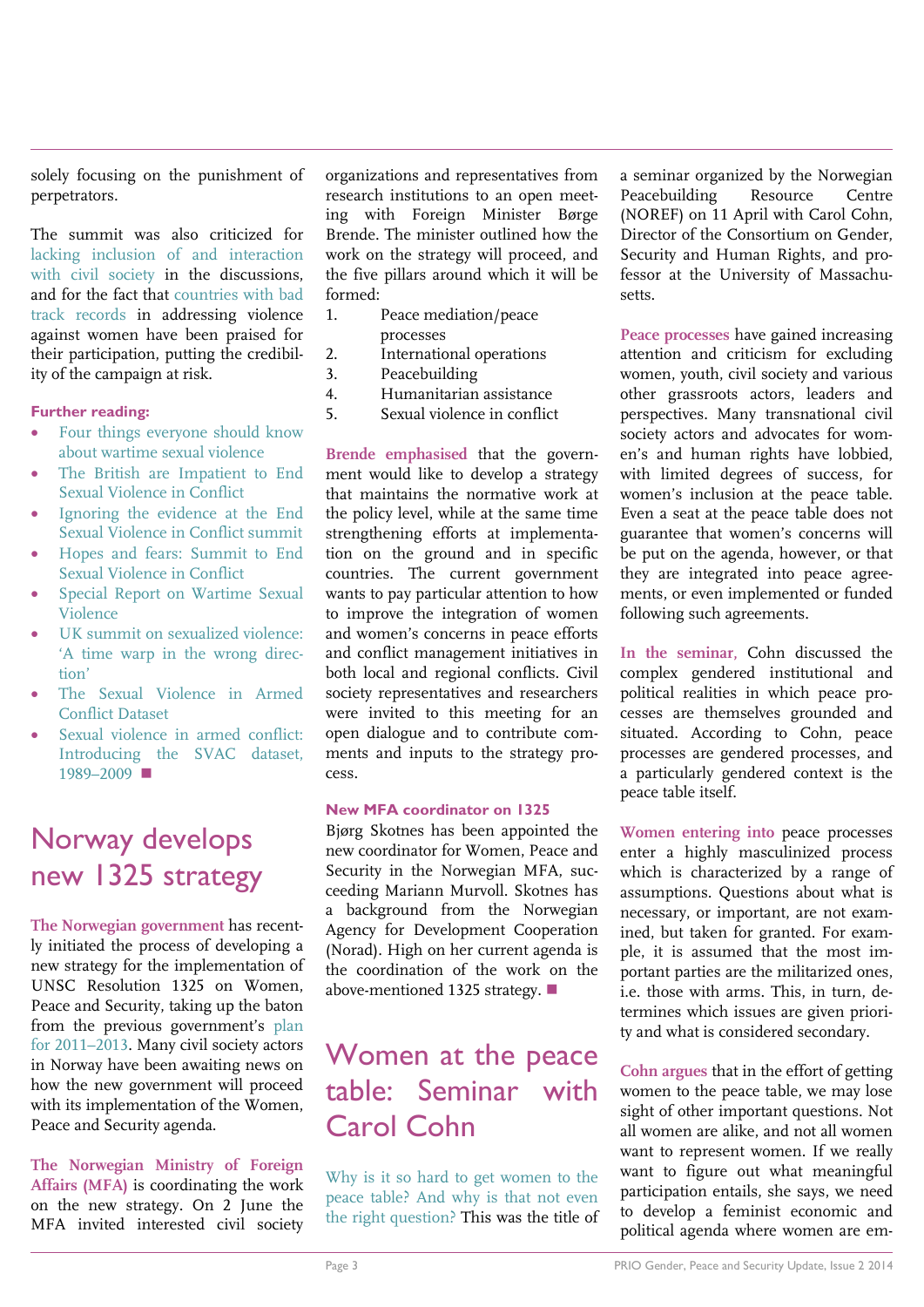powered with knowledge of how to apply gender analysis to issues usually not considered gender issues, but which are critical for women being fully engaged in society.

**Carol Cohn** is the director of the Consortium on Gender, Security and Human Rights, a professor at the University of Massachusetts Boston, and a leader in the scholarly community addressing issues of gender in global politics generally, armed conflict and security. Her most recent book, Women and Wars, came out last year. She has also published on U.S. national security elites, the relevance of gender for the elimination of weapons of mass destruction, UN Security Council Resolution 1325 and gender mainstreaming in UN security policy.  $\blacksquare$ 

## Nordic Forum – New Actions on Women's Rights

**On 12–15 June** the large women's rights conference Nordic Forum – New Actions on Women's Rights took place in Malmö, Sweden. During the course of the conference days around 10 000 people – of which the vast majority was women – attended the various conference activities.

**An [outcome document](http://nf2014.org/wp-content/uploads/2014/06/FEMINISTISKA-ÖVERENSKOMMELSER-OCH-KRAV_slutdokument.pdf)** from the con[ference](http://nf2014.org/wp-content/uploads/2014/06/FEMINISTISKA-ÖVERENSKOMMELSER-OCH-KRAV_slutdokument.pdf) has been published, building on the Beijing Platform of Action (1995) and its 12 thematic pillars, adding new topics such as climate change, new technologies and the media. The outcome document contains 63 demands for what the Nordic governments must do to strengthen women's rights and gender equality at the national, regional and global levels. This also includes demands in relation to Women, Peace and Security.

**PRIO researcher** Torunn L. Tryggestad participated in two panel debates under

the umbrella heading 'Peace and Security' on Friday 13 June. The first debate was part of the official Nordic Programme and focused on the progress of implementing the Women, Peace and Security agenda in the Nordic countries. A particular emphasis was put on the role and responsibilities of government institutions in taking this agenda forward. In addition to Tryggestad, the panellists were Tarja Cronberg (the Greens of Finland and member of EU parliament) and Ingibjörg Sólrún Gísladóttir (Regional Director, UN Women and former Minister of Foreign Affairs, Iceland). The panel was chaired by Thóra Arnórsdóttir (Iceland).

**The second panel debate** formed part of the open programme and attracted a large and engaged audience. The panel was organized by a Nordic 1325 Network comprising Operation 1325 (Sweden), Forum Norway 1325, 1325 Network Finland, Women's International League for Peace and Freedom (WILPF, Denmark), The Icelandic Coordination Group on 1325 and 1325 Policy Group.

**The topic** of this debate was the contributions made by the Nordic countries in relation to the Women, Peace and Security agenda, and the role of civil society organizations in promoting the implementation of national action plans. The panellists concluded that the Nordic countries need to step up their actions and unite for new and more decisive action on Women, Peace and Security.

**On Sunday 15 June** the workshop 'A United North for UNSCR 1325' took place, moderated by Madeleine Rees, Secretary General of WILPF. A joint statement from this workshop, addressed to the governments in the Nordic countries, can be found [here.](http://operation1325.se/sites/default/files/joint_statement_from_nordic_civil_society_actors_on_unscr_1325.pdf) It contains eight recommendations focusing both on what each Nordic country can do individually and as a group of concerned countries.



**PRIO Researcher Torunn L. Tryggestad (left) at Nordic Forum panel debate. Photo: Vilhelm Stokstad.**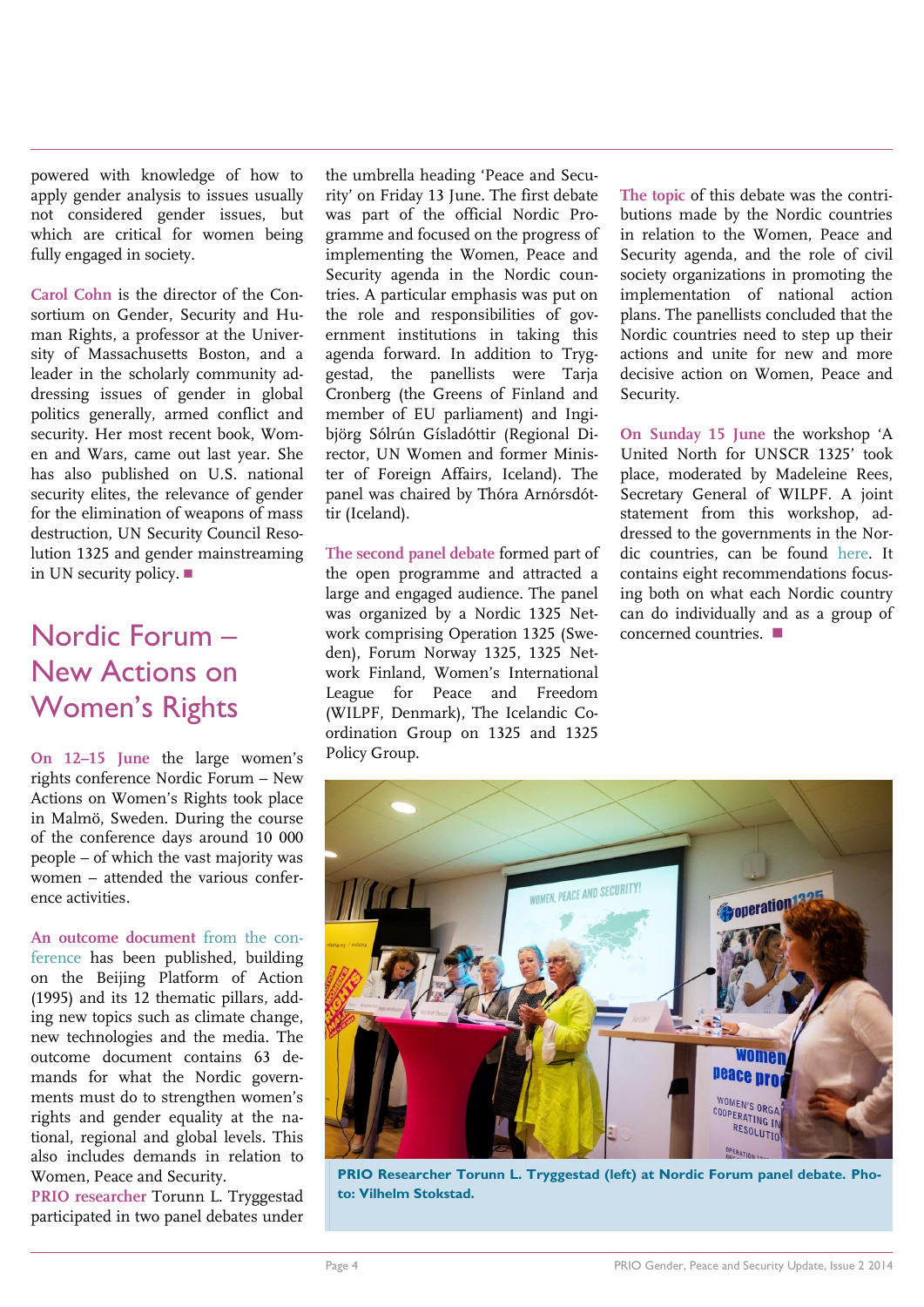# International News

**The UN Security Council** held an [open](http://www.whatsinblue.org/2014/04/open-debate-on-conflict-related-sexual-violence.php)  [debate on conflict-related sexual vio](http://www.whatsinblue.org/2014/04/open-debate-on-conflict-related-sexual-violence.php)[lence](http://www.whatsinblue.org/2014/04/open-debate-on-conflict-related-sexual-violence.php) on 25 April.

**Hiroute Guebre Sellassie** of Ethiopia was appointed UN Special Envoy for the Sahel on 1 May 2014. She is the second woman to be appointed UN Special Envoy.

**Major General Kristin Lund** of Norway was appointed the next military commander of the UN peace keeping force in Cyprus (UNFICYP) on 12 May. Major General Lund is the first female force commander of a UN peacekeeping operation.

**The African Union** launched a five-year [Gender, Peace and Security Pro](http://www.peaceau.org/uploads/pr.gpsp-2-06-2014.pdf)[gramme \(2015](http://www.peaceau.org/uploads/pr.gpsp-2-06-2014.pdf)–2020) on 2 June. The programme is designed to serve as a framework for the development of effective strategies and mechanisms for women's increased participation in the promotion of peace and security. It also aims to enhance protection of women in conflict and post-conflict situations in Africa.

**The Global Summit** to End Sexual Violence in Conflict took place in London on 10-13 June (see separate story).

**The United Kingdom** has launched a [new National Action Plan \(NAP\)](https://www.gov.uk/government/uploads/system/uploads/attachment_data/file/319870/FCO643_NAP_Printing_final3.pdf) on WPS for the period 2014–2017.

**Denmark** has launched a [new National](http://um.dk/da/~/media/UM/Danish-site/Images/UNSCR%201315%20National%20Action%20Plan%202014-2019.pdf)  [Action Plan \(NAP\)](http://um.dk/da/~/media/UM/Danish-site/Images/UNSCR%201315%20National%20Action%20Plan%202014-2019.pdf) on WPS for the period 2014–2019.

**The [Negotiating a Better Peace Sympo](https://www.cordaid.org/en/events/negotiating-better-peace-women-civil-society-table/)[sium](https://www.cordaid.org/en/events/negotiating-better-peace-women-civil-society-table/)**, organized by the International Civil Society Action Network (ICAN) and partners took place in Warrenton, Virginia, on 22–25 June.  $\Box$ 

# News from **Norway**

**The Norwegian Peacebuilding Resource Centre (NOREF)** organized the seminar "Why is it so hard to get women to the peace table? And why is that not even the right question?" with Carol Cohn on 11 April (see separate story).

**The Norwegian Ministry of Foreign Affairs** organized an open meeting with civil society to discuss the work on a new strategy for the implementation of UNSC Resolution 1325 on Women, Peace and Security (see separate story).

**The Norwegian Ministry of Foreign Affairs** has appointed Bjørg Skotnes new coordinator for Women, Peace and Security, taking over from Mariann Murvoll.

**The British Embassy Oslo** and the Norwegian Ministry of Foreign Affairs hosted the Oslo stage of the Global Summit to End Sexual violence in Conflict on 12 June (see separate story).

**The Centre for Gender Research** at the University of Oslo hosted a seminar on [Gender Paradoxes of the Arab Spring](http://www.stk.uio.no/english/research/news-and-events/events/guest-lectures-seminars/arab-spring.html) on 19 May. ■

# News from PRIO

**The third High-Level Seminar** on Gender and Inclusive Mediation Processes took place in Helsinki on 13–15 May 2014. The seminar was organized by the Crisis Management Initiative (CMI) in cooperation with the UN Department of Political Affairs (DPA) and PRIO.

**OSCE and PRIO** organized an expert

workshop on the OSCE study on National Action Plans and other national strategies for the implementation of UNSCR 1325 on 4 April in Vienna.

### **Helga Hernes**

 Participated in and moderated several panels in the expert workshop on the OSCE study on National Action Plans and other national strategies for the implementation of UNSCR 1325. 4 April, Vienna.

### **Inger Skjelsbæk**

- Gave a public lecture on "Transformations of Identity: The Political Psychology of War Rape in Bosnia" at Trinity College Dublin. A podcast of the lecture is available from [this website.](http://www.tcd.ie/trinitylongroomhub/events/details/2014-05-12transformations_of_identity.php) 12 May, Dublin.
- Gave the introductory speech and participated in a conversation with Slavenka Drakulić, the 2014 "Bjørnson lecturer", at the 2014 Norwegian Festival of Literature. The event can be watched [online.](http://hil.no/hil/om_hoegskolen/live_sending) 22 May, Lillehammer.
- Published an op-ed on NRK Ytring on 11 June in connection with the Global Summit to End Sexual Violence in Conflict titled [Tung mobi](http://www.nrk.no/ytring/mobilisering-mot-voldtekt-i-krig-1.11769738)[lisering mot voldtekt i krig](http://www.nrk.no/ytring/mobilisering-mot-voldtekt-i-krig-1.11769738) (English version available on the PRIO blog: [The British are Impatient to End](http://blogs.prio.org/2014/06/the-british-are-impatient-to-end-sexual-violence-in-conflict/)  [Sexual Violence in Conflict\)](http://blogs.prio.org/2014/06/the-british-are-impatient-to-end-sexual-violence-in-conflict/)

### **Torunn L. Tryggestad**

- Participated in a meeting with a delegation from the newly established Mediation Support Unit within the South African Ministry of Foreign Affairs, discussing the issue of women's participation in mediation efforts. 25 April, PRIO, Oslo.
- Gave a presentation on the normative framework of Women, Peace and Security at the High-Level Seminar on Gender and Inclusive Mediation Processes. 14 May, Hel-